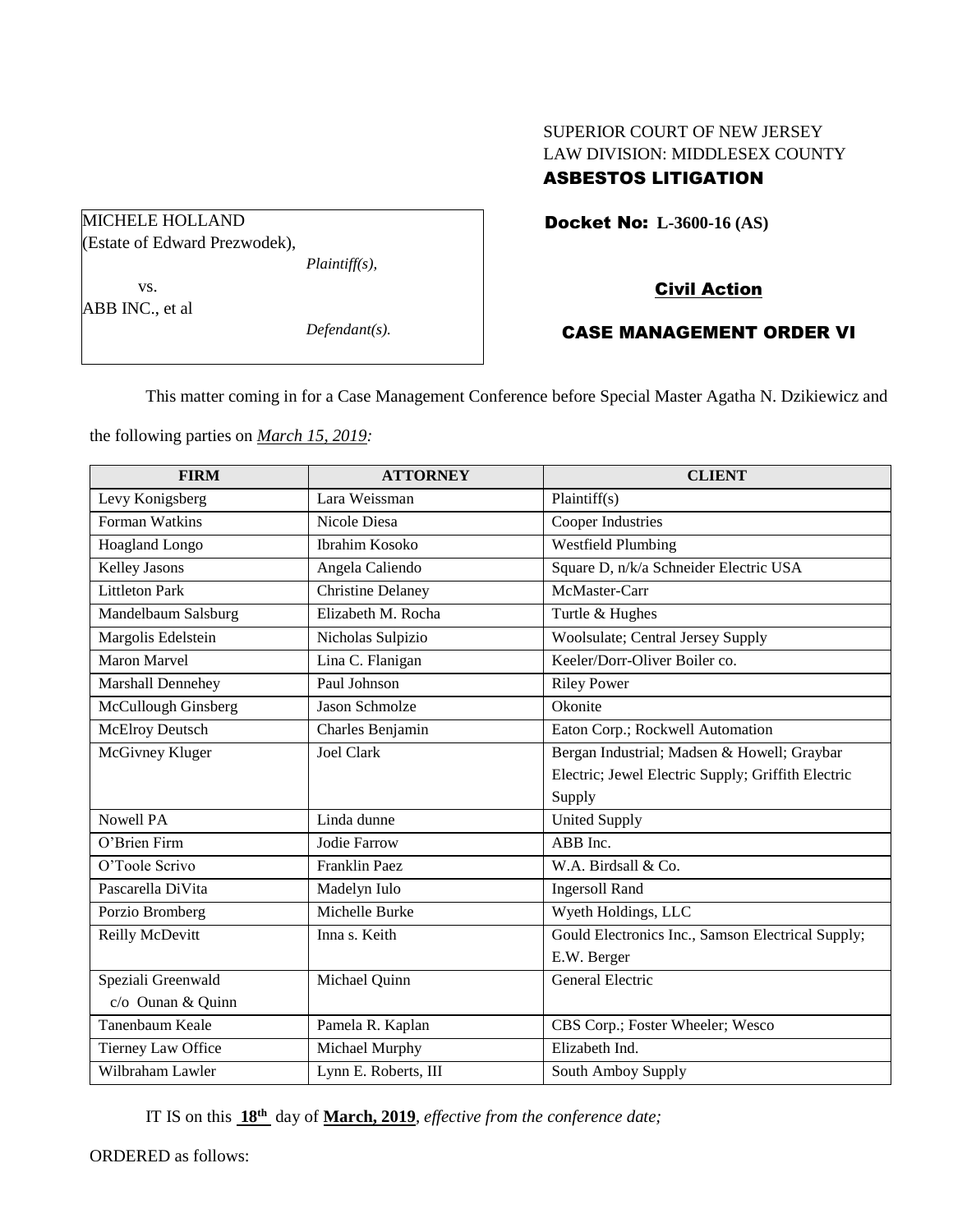Counsel receiving this Order through computerized electronic medium (E-Mail) shall be deemed by the court to have received a copy of the filed original court document. Any document served pursuant to this Order shall be deemed to be served by mail pursuant to *R*.1:5-2.

Any jurisdictional motions must be filed in accordance with the Court Rules or be waived.

Any *forum non conveniens* motions must be filed as soon as practicable; once sufficient discovery is conducted so that the motion may be properly brought.

## **DISCOVERY**

- May 31, 2019 Fact discovery, including depositions, shall be completed by this date. Plaintiff's counsel shall contact the Special Master within one week of this deadline if all fact discovery is not completed.
- May 31, 2019 Depositions of corporate representatives shall be completed by this date.

## **EARLY SETTLEMENT**

October 11, 2019 Settlement demands shall be served on all counsel and the Special Master by this date.

## **MEDICAL EXPERT REPORT**

| July 31, 2019      | Plaintiff shall serve medical expert reports by this date.                                                                                                                                                                                               |
|--------------------|----------------------------------------------------------------------------------------------------------------------------------------------------------------------------------------------------------------------------------------------------------|
| July 31, 2019      | Upon request by defense counsel, plaintiff is to arrange for the transfer of pathology specimens<br>and x-rays, if any, by this date.                                                                                                                    |
| September 30, 2019 | Defendants shall identify its medical experts and serve medical reports, if any, by this date. In<br>addition, defendants shall notify plaintiff's counsel (as well as all counsel of record) of a<br>joinder in an expert medical defense by this date. |

## **LIABILITY EXPERT REPORTS**

- July 31, 2019 Plaintiff shall identify its liability experts and serve liability expert reports by this date or waive any opportunity to rely on liability expert testimony.
- September 30, 2019 Defendants shall identify its liability experts and serve liability expert reports, if any, by this date or waive any opportunity to rely on liability expert testimony.

## **SUMMARY JUDGMENT MOTION PRACTICE**

October 11, 2019 Plaintiff's counsel shall advise, in writing, of intent not to oppose motions by this date.

 $\_$  ,  $\_$  ,  $\_$  ,  $\_$  ,  $\_$  ,  $\_$  ,  $\_$  ,  $\_$  ,  $\_$  ,  $\_$  ,  $\_$  ,  $\_$  ,  $\_$  ,  $\_$  ,  $\_$  ,  $\_$  ,  $\_$  ,  $\_$  ,  $\_$  ,  $\_$  ,  $\_$  ,  $\_$  ,  $\_$  ,  $\_$  ,  $\_$  ,  $\_$  ,  $\_$  ,  $\_$  ,  $\_$  ,  $\_$  ,  $\_$  ,  $\_$  ,  $\_$  ,  $\_$  ,  $\_$  ,  $\_$  ,  $\_$  ,

- October 25, 2019 Summary judgment motions shall be filed no later than this date.
- November 22, 2019 Last return date for summary judgment motions.